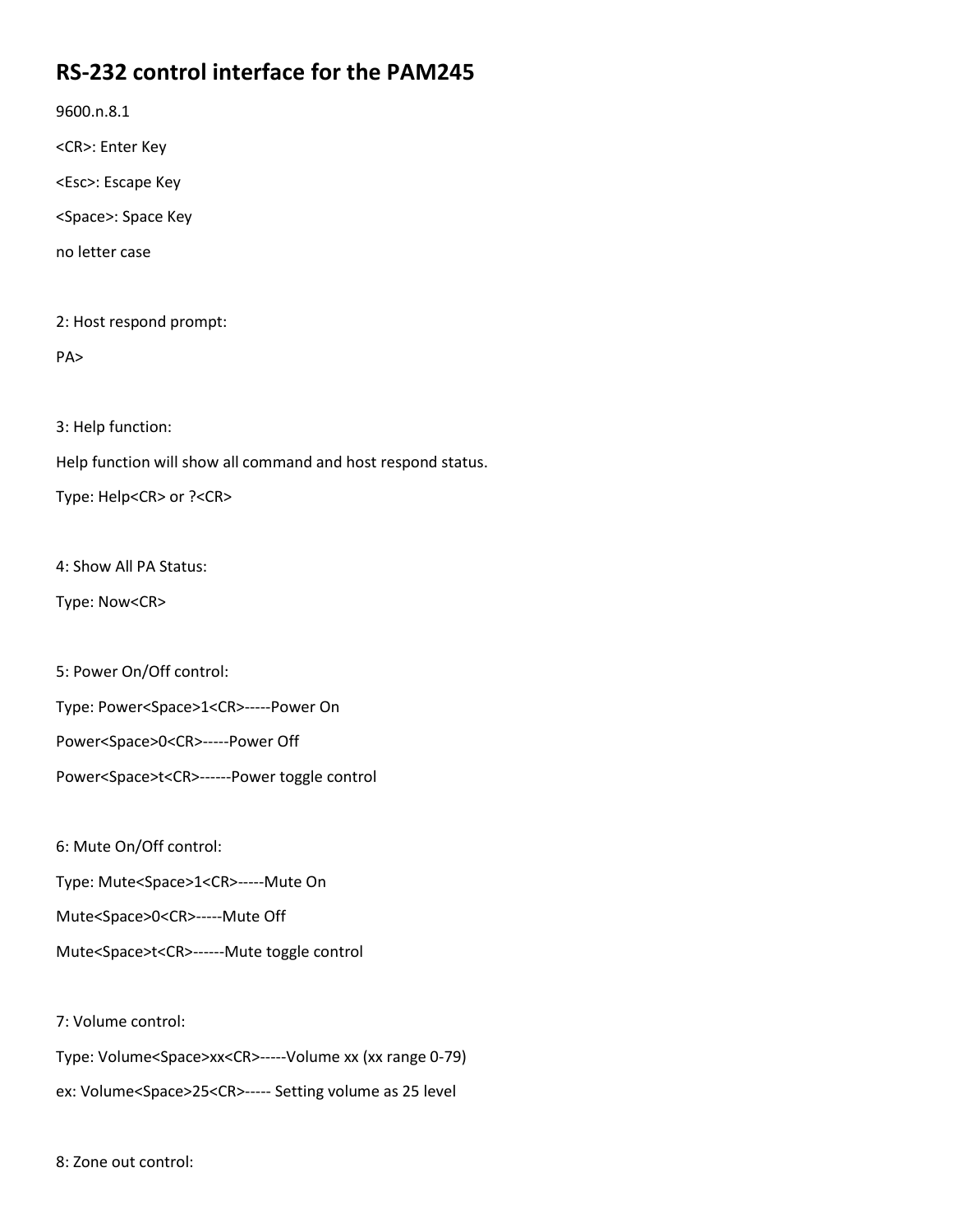Type: Zone<Space>a<Space>b<CR>-----a :zone number (0:all) ; b: 1/On 0/Off t/Toggle ex: Zone<Space>3<Space>0<CR>-----Zone 3 off ex: Zone<Space>0<Space>0<CR>-----Zone all off ex: Zone<Space>0<Space>1<CR>-----Zone all on

9: Save memory now:

Type Save<CR>-----store all current setting without power on/off status

10: Select Aux Out:

Type: Aux<CR>

11: Select Module Out

Type: Module<CR>

12: System lock setting:

Type: Lock<Space>0<CR>-----System lock off

Lock<Space>1<CR>-----System lock on

Lock<Space>t<CR>-----System lock toggle

13: Version number:

Type: Version

14: Remote control Module:

Type: M<Space>xxx<CR>-----Remote control function

1: radio

2: prog

3: ran

4: rep

5: folder

6: stop

7: play/pause

8: prev